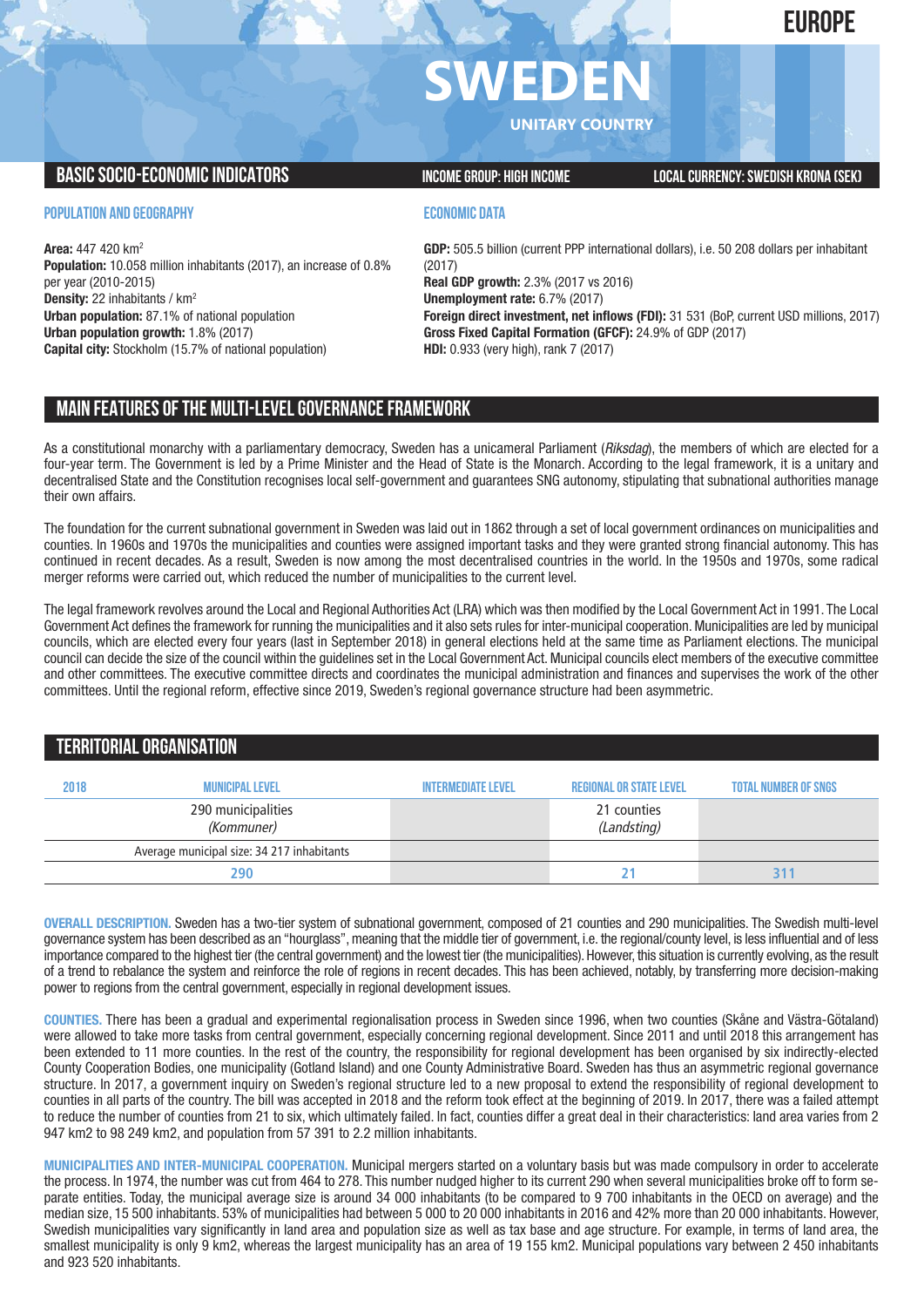Municipal mergers have not been on Sweden's policy agenda since the major boundary reforms of the 1960s and 1970s; instead, inter-municipal cooperation has always been important in Sweden. Voluntary inter-municipal cooperation provides an alternative with which to organise public services, in particular for the smallest and poorest municipalities. Municipalities can, for example, cooperate through contracts, they can establish a "common committee" to run joint services in health care or education, or establish a "municipal federation" (*kommunalförbund*), which is the most common form of cooperation. In fact, there are around 90 entities active in rescue services, schools, water supply and sewage. These inter-municipal cooperative organisations are legal entities, whose tasks and obligations are formally agreed upon by their members. The cooperative organisations are usually run by boards, whose members are nominated by the member municipalities. Over the years, inter-municipal collaboration among Swedish municipalities has increased steadily.

**STATE TERRITORIAL ADMINISTRATION.** The central government has its own administration at the county level, the County Administrative Boards (CABs), which are led by County Governors appointed by the central government. The CABs are responsible for coordinating central government activities in the counties, including the 240 central government agencies that operate more or less independently (within the limits of their mandate). In addition to a coordinating function, the CABs have service responsibilities, which include tasks such as managing EU funding and the monitoring (e.g. compliance with laws and regulations in specific sectors) of county councils and municipalities.

## **SUBNATIONALGOVERNMENT RESPONSIBILITIES**

The responsibilities of subnational governments are laid down in the 1991 Local Government Act, which was amended in 2004.

Subnational government tasks can be divided into compulsory services that they must provide by law, and voluntary services that they themselves decide to provide. The provision of compulsory services is often quite tightly regulated by law, whereas SNGs are relatively free to decide upon the voluntary services provided. In most cases, SNGs are also free to decide how services are provided – either through own production or by outsourcing (inter-municipal cooperation or purchasing the service from a private company).

Municipalities are responsible for social protection, education and vocational training, planning and building issues, health care (prevention), environmental protection, utilities (waste, water and sewerage), local roads and public transport, leisure and culture, housing, rescue services, etc. County councils' responsibilities include health care (primary care, hospitals, ambulatory care, dental care, medical services) and regional public transport. As mentioned previously, since 2019 county councils are responsible for regional development.

Swedish local governments are also part or majority owners of about 1 800 limited companies. These local public enterprises are usually established in order to provide housing services, transport, property management, energy, and communication services. From a legal standpoint, these companies are treated as any other private company, with the difference being that the shares are owned by local governments.

#### **Main responsibilitysectors and sub-sectors**

|                                       | <b>REGIONS</b>                                                                                           | <b>MUNICIPAL LEVEL</b>                                                                                                                                                                 |
|---------------------------------------|----------------------------------------------------------------------------------------------------------|----------------------------------------------------------------------------------------------------------------------------------------------------------------------------------------|
| 1. General public services            | General administration                                                                                   | General administration                                                                                                                                                                 |
| 2. Public order and safety            |                                                                                                          | Emergency and rescue services                                                                                                                                                          |
| 3. Economic affairs<br>/transports    | Public transport (via a regional public transport authority)<br>Regional development; Tourism (optional) | Public transport (shared with regional public transport authority);<br>Economic development. Road maintenance. Employment (optional);<br>Industrial and commercial services (optional) |
| 4. Environmental<br>protection        |                                                                                                          | Evironmental protection; Refuse and waste management; Sewerage                                                                                                                         |
| 5. Housing and<br>community amenities |                                                                                                          | Planning and building issues; Housing (optional); Energy (optional);<br>Water supply                                                                                                   |
| 6. Health                             | Healthcare and medical services; Primary care;<br>Hospitals; Ambulatory care; Dental care                | Preventive health care                                                                                                                                                                 |
| 7. Recreation,<br>culture & religion  | Cultural institutions                                                                                    | Leisure; Culture (optional)                                                                                                                                                            |
| 8. Education                          |                                                                                                          | Pre-school; Primary and secondary education; Vocational training                                                                                                                       |
| 9. Social protection                  |                                                                                                          | Care for the family; Child; Elderly; Disabled                                                                                                                                          |

# **SUBNATIONAL GOVERNMENT FINANCE**

| <b>Scope of fiscal data:</b> municipalities, municipal associations, county councils, and local government owned and | <b>SNA 2008</b> | Availability of fiscal data: | Quality/reliability of fiscal data: |
|----------------------------------------------------------------------------------------------------------------------|-----------------|------------------------------|-------------------------------------|
| controlled market corporations.                                                                                      |                 | <b>High</b>                  | High                                |

**GENERAL INTRODUCTION.** In Sweden, as in most other countries, the central government has the ultimate responsibility for ensuring that municipalities and counties have adequate resources for local service provision. Sweden's method to accomplish this is the "financing principle": if the central government decides to delegate a new task to subnational government, the central government must increase grants or provide other revenues to the subnational governments in question in order to finance the new service. If, however, an existing subnational task is centralised or abandoned, the subnational grants may be reduced. The financing principle is applied only to those central government decisions that affect subnational service costs directly. Indirect effects, such as an increase in input prices (e.g. wages, rents), that may be decided or affected by the central government, are not automatically compensated. The financing principle is an important factor for the functioning of Swedish subnational government, and has been in use since 1993. While the principle is not legally binding, it is agreed upon by all political parties and routinely used by the government. The principle is applied only to new tasks, since grants only currently account for about 30% of subnational revenues.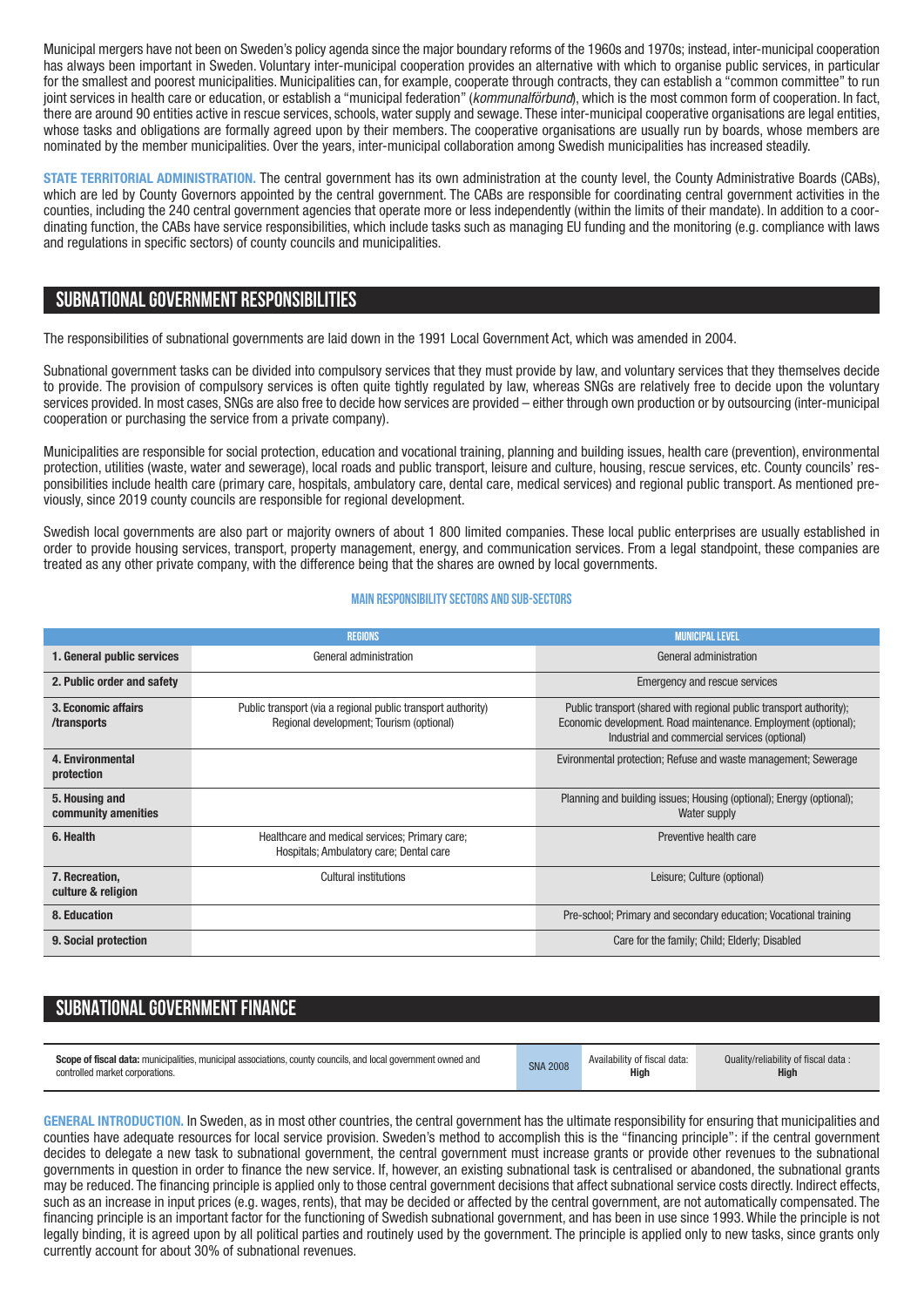# **SWEDE UNITARY COUNTRY**

#### **SUBNATIONAL GOVERNMENT EXPENDITURE BY ECONOMIC CLASSIFICATION**

| 2016                            | <b>DOLLARS PPP / INH.</b> | % GDP | % SNG EXPENDITURE | % GENERAL GOVERNMENT EXPENDITURE<br><b>(SAME EXPENDITURE CATEGORY)</b> |                                  |  |
|---------------------------------|---------------------------|-------|-------------------|------------------------------------------------------------------------|----------------------------------|--|
| <b>Total expenditure</b>        | 12 2 38                   | 25.0% | 100%              |                                                                        |                                  |  |
| Inc. current expenditure        | 11 091                    | 22.7% | 90.6%             | Total expenditure                                                      | 50.6%                            |  |
| Staff expenditure               | 4 7 0 3                   | 9.6%  | 38.4%             |                                                                        |                                  |  |
| Intermediate consumption        | 2729                      | 5.6%  | 22.3%             |                                                                        |                                  |  |
| Social expenditure              | 1996                      | 4.1%  | 16.3%             | Staff expenditure                                                      | 76.8%                            |  |
| Subsidies and current transfers | 538                       | 1.1%  | 4.4%              |                                                                        |                                  |  |
| <b>Financial charges</b>        | 53                        | 0.1%  | 0.4%              | Social benefits                                                        | 24.0%                            |  |
| <b>Others</b>                   | 1 0 7 2                   | 2.2%  | 8.8%              |                                                                        |                                  |  |
| Incl. capital expenditure       | 1 1 4 7                   | 2.3%  | 9.4%              |                                                                        |                                  |  |
| Capital transfers               | 104                       | 0.2%  | 0.8%              | Direct investment                                                      | 50.3%                            |  |
| Direct investment (or GFCF)     | 1 0 4 4                   | 2.1%  | 8.5%              | $0\%$                                                                  | 80%<br>60%<br>100%<br>20%<br>40% |  |
|                                 |                           |       |                   |                                                                        |                                  |  |

**EXPENDITURE.** Subnational governments are responsible for a large range of public services and benefits in key areas, making Sweden one of the most decentralised unitary countries in the OECD. In Sweden, SNGs account for about 50% of the general government expenditure and 25% of GDP (the OECD averages are 40.4% of public expenditure and 16.2% of GDP), which demonstrates their fiscal importance. SNGs employ more than three-quarters of public staff, since they are responsible for wages of teachers, social and health employees (versus the OECD average: 62.9% of public expenditure and 36% of subnational expenditure). Following the Nordic tradition of a strong welfare system, the social expenditure is also greater than the OECD unitary countries' average. Since the municipalities are responsible for a wider selection of tasks, they manage roughly twice the budget of counties.

**INVESTMENT.** Public investment levels are high in Sweden. It spent roughly 4.2% of GDP on public investment projects in 2016, and investment levels between 2000 and 2016 were consistently above the OECD average. Much of this growth has been generated by an expansion of SNG activity. And yet, the share of Swedish subnational investment in public investment is lower than OECD average – 50% compared to 57% in the OECD in 2016 – due in part to the fact that, traditionally,most of the investment is carried out by the central level, and SNG investment occurs in a few large cities and counties.As a share of total expenditure, investment accounted for 8.5% while the OECD average was 10.7%. As a share of GDP, SNG investment amounted however to 2.1%, which is higher than in the OECD on average (1.7%). Municipalities (and municipal owned companies) represent around 80% of total SNG investment. SNG investment levels are expected to grow due to the pressures arising from an increasing demand for welfare or social services generated by population growth, demographic ageing, migration and the need to renovate and/or replace aged residential and public properties that were mostly built 40-50 years ago. In addition, with the new Public Procurement Strategy, public investment might get a boost. Additionally, the Infrastructure Bill for 2018-2029 plans to increase infrastructure investment by 20%.

#### **SUBNATIONALGOVERNMENTEXPENDITURE BYFUNCTIONALCLASSIFICATION – COFOG**

Social protection and health care form the largest subnational government spending categories. Together these accounted for almost 55% of subnational expenditure, followed by education and general public services. For the county councils, the main category of spending is health care (around 90%). For the municipalities, social protection and education are the main services. Compared with counties, municipalities are responsible for much wider range of services and municipalities handle a budget of about twice the budget of counties. Municipalities are for example responsible for housing and community amenities and recreation and culture as well as economic affairs and transports (jointly with the transport companies organised by counties).



#### **SUBNATIONALGOVERNMENT REVENUE BYCATEGORY**

| 2016                 | <b>DOLLARS</b><br>PPP / INH. | % GDP | % GENERAL GOVERMENT REVENUE<br>(SAME REVENUE CATEGORY) |       | % SNG REVENUE |  |            |          |          |          |
|----------------------|------------------------------|-------|--------------------------------------------------------|-------|---------------|--|------------|----------|----------|----------|
|                      |                              |       |                                                        | 80%   |               |  |            |          |          |          |
| <b>Total revenue</b> | 11 988                       | 24.5% | 48.4%                                                  |       | 55.0%         |  |            |          |          |          |
| Tax revenue          | 6588                         | 13.5% | 32.7%                                                  | 60%   |               |  |            |          |          |          |
| Grants and subsidies | 3938                         | 8.1%  |                                                        | 40%   |               |  | 32.9%      |          |          |          |
| Tariffs and fees     | 1 171                        | 2.4%  |                                                        |       |               |  |            |          |          |          |
| Property income      | 165                          | 0.3%  |                                                        | 20%   |               |  |            | 9.8%     | 1.4%     | 1.0%     |
| Other revenues       | 125                          | 0.3%  |                                                        | $0\%$ | Tax           |  | Grants and | Tariffs  | Property | Other    |
|                      |                              |       |                                                        |       | revenue       |  | subsidies  | and fees | income   | Revenues |